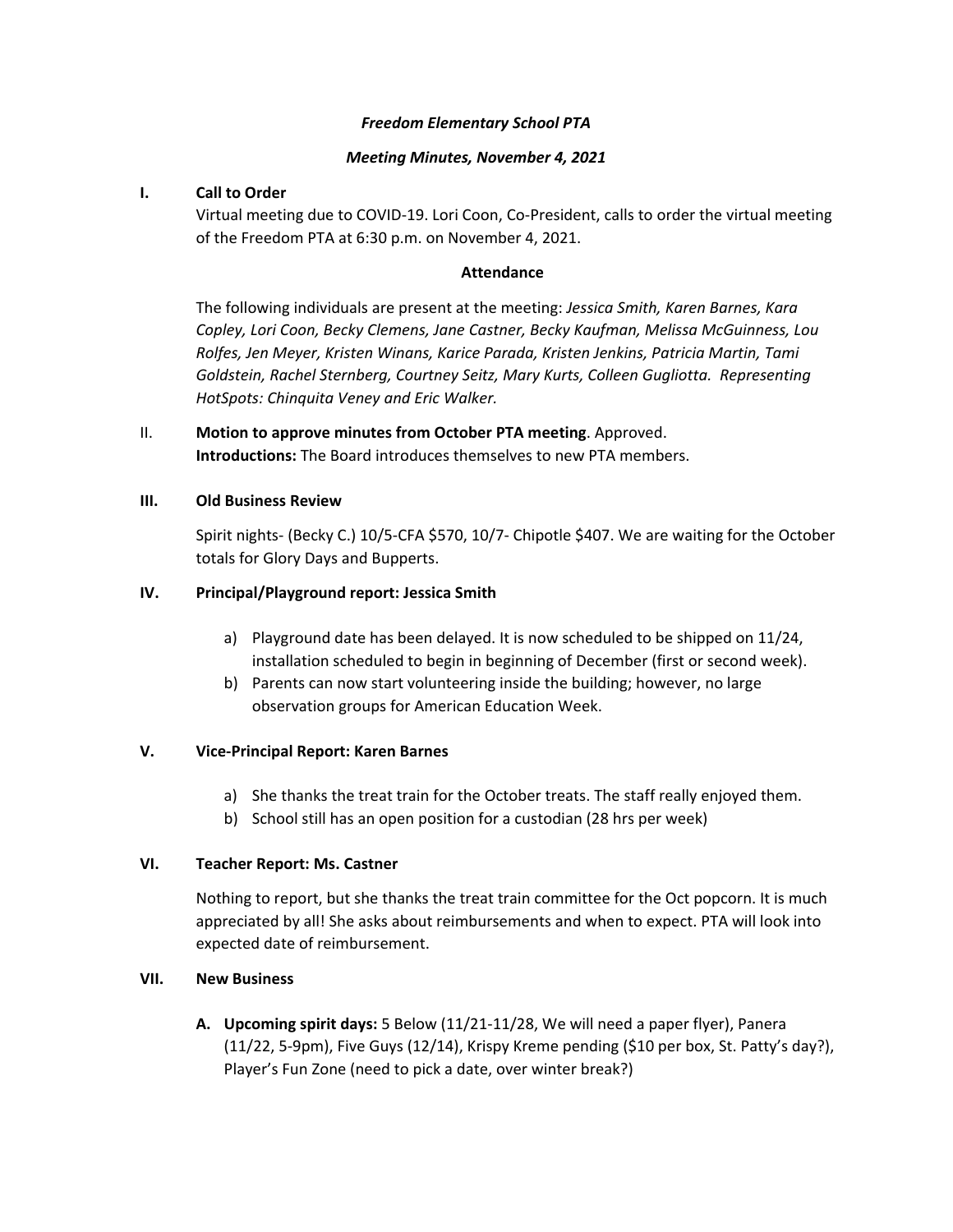- **B. Fundraisers:** We still plan to only do the 2 large fundraisers this year (fun run and bingo) instead of smaller fundraisers such as selling wrapping paper, popcorn, etc. Seems that parents still prefer these larger donation options.
- **C. Birthday Smencils:** Since we are not allowed to do birthday books this year, we will be doing birthday smencils (smelly pencils). Kids love these.
- **D. \$100 Donation to Carroll County Outstanding Teacher Award Ceremony:** We were asked to donate. This donation goes toward the cost for the tickets for the honored teachers and their guests. Motion to approve. Motion carried.
- **E. Membership Drive:** So far, we have 143 memberships which is higher than usual. So far,  $3<sup>rd</sup>$ , 5<sup>th</sup>, and K are top three classes. Teacher with most memberships will get \$50 in extra classroom support. Right now, Castner and Erp are tied for first.
- **F. School Beautification Project: Becky K.** Ideas to paint sheds, plant flowers. Ms. Smith has secured a new dumpster! We will either be seeking volunteers or may receive help from Carroll County school board.
- **G. Ugly Sweater Scavenger Hunt: Becky K.** This was such a success last year, we are doing it again! Need 8 to 10 houses. Looking for great holiday displays and hope to have some others besides just Christmas. (Hannukah, Winter wonderland?) The sweaters are small, but we hope to get better solar lights for this year. Please let us know if you have any yards in mind (in the Freedom district).
- **H. Holiday Give Back Ideas:** Adopt a Family (Thanksgiving or Christmas). Ms. Barnes has a family or two in mind.
- **I. Upcoming Spring events:**
	- **1. Casey Cares:** Pajama drive and CFA will also donate free chicken sandwiches for each PJ donated..
	- **2. Bingo:** We need a new chair for Bingo! If interested, please let PTA know. Date TBD
	- **3. Dance:** Date TBD
	- **4. Stem Fair:** Date TBD. A Thursday in February?

# **VIII. Committee Chairs needed for Open Positions**

- a) Have possible Treasurer for next year (who will shadow Lou)
- b) IT Chair: Courtney Seitz. Motion to approve. Motion carried. She will shadow Tami to learn the position.
- c) Spirit Nights chair needed to take over from Becky Clemens. Jen Myer is a "maybe."
- d) Sunshine Committee (Janitors, Secretary Day, Bus Driver Appreciation, etc). Next day is not until February for school counselors. Ms. Barnes may have someone. Melissa volunteers just in case it's needed.
- e) Bingo Chair still needed. Mary Kurtz is interested but would need to be given some direction.
- f) Secretary: Melissa's term will be up. Karice is possibly interested. Ms. Smith notes that no redistricting should happen by next year, so Melissa could do another year if needed.